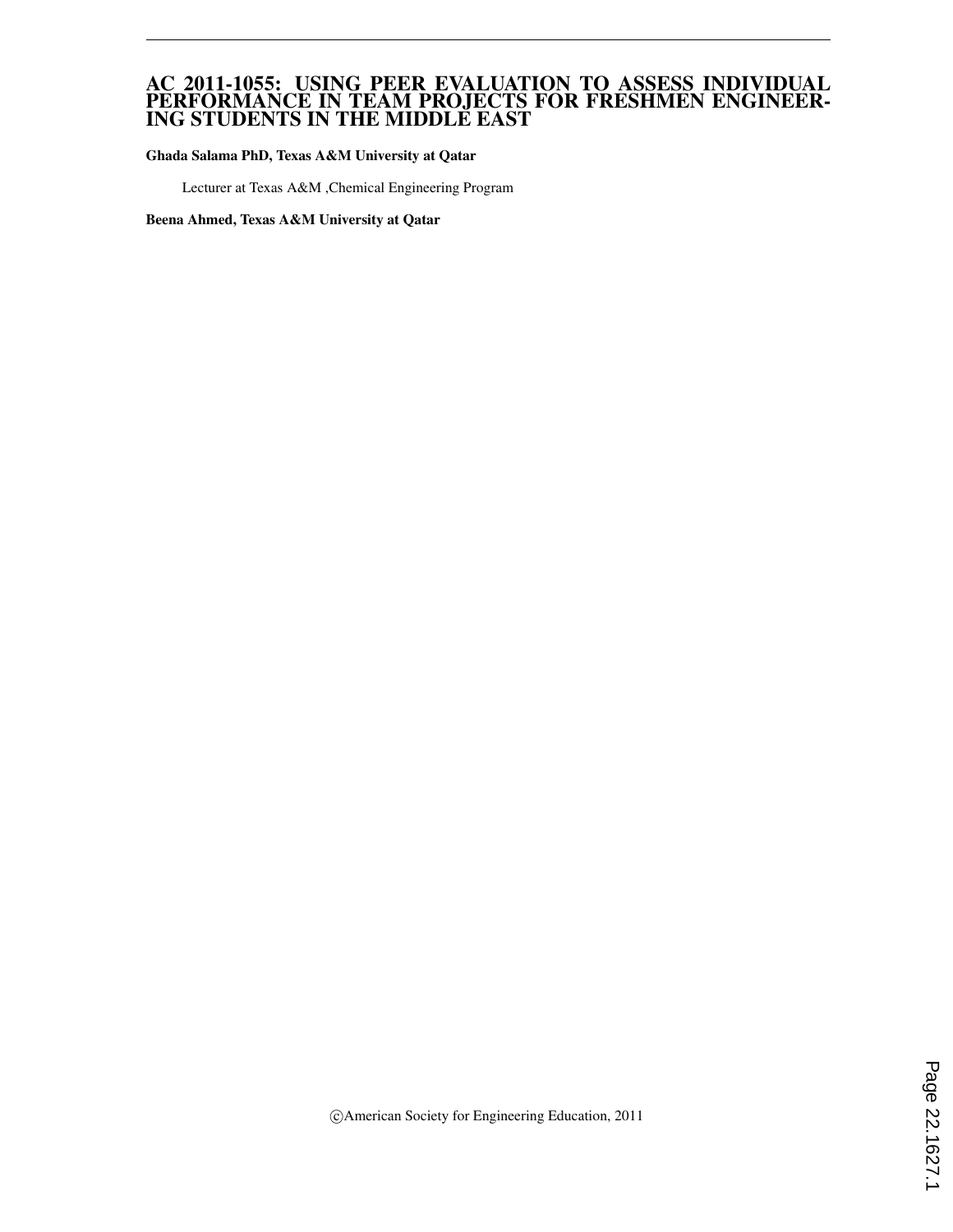# **Using Peer Evaluation to Assess Individual Performance in Team Projects for Freshman Engineering Students in the Middle East**

### **1. Abstract**

Since 2003, Texas A&M University at Qatar (TAMUQ) has offered Bachelor of Science degrees in chemical, electrical, mechanical and petroleum engineering at Qatar Foundation's Education City campus. The mission of the Qatar campus is to replicate the undergraduate engineering program offered at the main campus and contribute significantly to the knowledge and research needs of Qatar and the region.

The Foundations of Engineering I (ENGR111) is a freshman course aimed at introducing all our new students to the profession of engineering. Upon entering university, most students enrolled in TAMUQ come prepared with adequate skills in Mathematics and the Sciences but have a limited understanding of the demands of the engineering profession. Hence the course introduces the students to the fundamental concepts of problem solving and engineering design, which lie at the heart of all engineering disciplines. As in today's world most engineering projects are completed by teams, it is imperative that the students understand what teamwork is at an early stage. Most of the freshmen students at TAMUQ have had limited exposure to teamwork in their high school careers, hence they need to be provided with the opportunity to develop these skills and be given appropriate feedback tools. In our global age, we need to interact with individuals from different cultures and disciplines, therefore teamwork skills are considered of utmost importance. These include strong leadership, effective communication, proper decision-making and conflict management. These skills might not come naturally to certain individuals and need to be cultivated.

In the ENGR111 course, the freshmen engineering are introduced to team work through group activities and projects. However, assessing individual student contributions to a group project is a difficult task. In this paper, we will present the range of assessment instruments used and their effectiveness. We will introduce our experiences in conducting group projects for freshmen, the assessment process and how the team members interpreted each others' performance. We will discuss the results obtained using standard peer evaluation techniques to assess individual performance in group projects. Peer assessments are successful when students know what is expected of them and have a correct understanding of their goals and benefits. We found that our students were not amiable to giving their critical opinions of each others' performance. Due to the culture of the local and regional background of students, they have a different perception on peer evaluations. Influenced by their cultural background, most students felt obliged to give their teammates a less critical evaluation of their group working skills.

We will discuss the pedagogical approach used to develop assessment methodologies to remedy the situation and the results obtained with them. These results will be analyzed and the effectiveness of these techniques in evaluating individual student performance discussed. We will show whether these methodologies were able to provide us with a better picture of the "inside story" of the collaborative work performed by our students.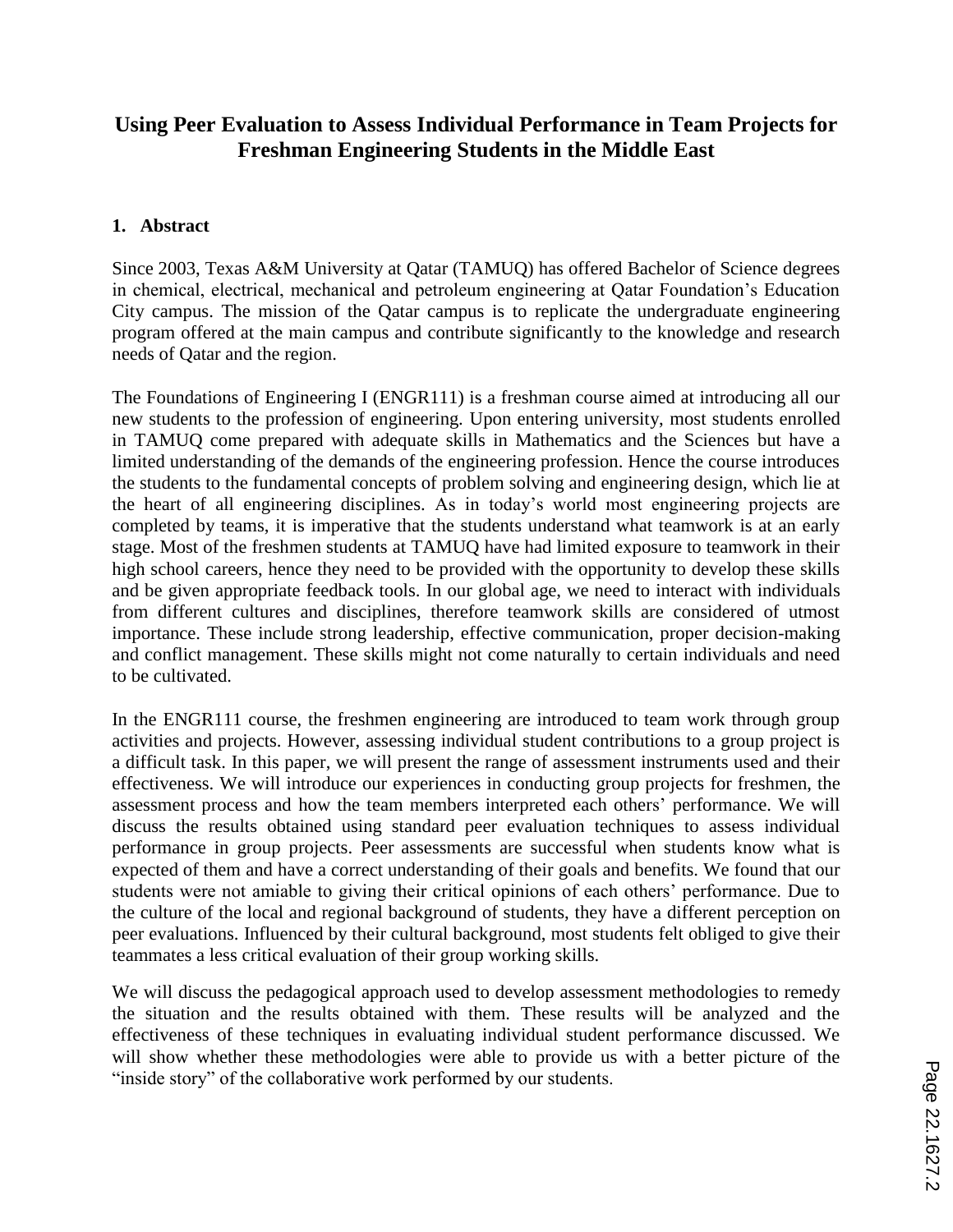### **2. Introduction**

There is no doubt that we all agree on the importance of team work in any career especially engineering. No problem can be solved with the skills and knowledge of just one engineer. Solving the world problems requires the collaboration of people with various expertise and backgrounds<sup>(1)</sup>. An effective team member means a person that has effective communication skills, proper decision making and conflict management capabilities and sometimes an extra bonus is to have would be leadership abilities.

Teamwork might not usually come naturally to everybody; it's a skill that usually needs to be developed and practiced before one can apply it effectively. At our institution, engineering freshmen are introduced to team work through group activities and projects. The teaching style in these courses is based on project-based-learning. Students from all the four majors, Chemical, Electrical, Mechanical and Petroleum at the university attend these courses, and can have very different learning styles  $(2)$ . We take advantage of the multidisciplinary environment that the freshman courses bring about, to have the students learn how to work in teams by assigning group projects  $(3,4)$ . Many instructors agree that group projects are excellent learning exercises and training opportunities  $(5)$ .

In addition to the importance of team work in the industry and work place, it is also an important method to enhance the technical learning experience of students. Students tend to learn better when they discuss the problem and try to come up with solutions  $(6)$ . This is referred to as collaborative learning. They are also more likely to attain higher grades. It can enable students, to develop personal transferable skills of teamwork, communication, presentation, problemsolving, delegation and organization. They also acquire better understanding of the environment in which they would be working as professionals, because group work better simulates the professional environment of engineering organizations.

In this paper we will discuss the methodology adopted to introduce freshmen students to the team based project work and the assessment criteria used. We will also present an analysis of the assessment process, issues observed, results obtained and suggested solutions.

#### **3. Individual assessment in group work**

When it comes to assigning grades for such group projects it is not a difficult task for an instructor to evaluate the work and performance of a team as a whole but to evaluate each member's effort separately can be challenging. The assessment of individual contributions in team-orientated, project-based learning can be subjective and thus not repeatable. The common criticism of group work by both teachers and students is related to a situation when the same assessment or grade is given to all group members irrespective of the contribution or efforts individual members of the group have made. For individual accountability it is essential to implement methods to ensure that every member in the team fulfills their duties and they are correctly assessed for it. There are two other problems with group work, namely, the existence of so called free-riders in the team and that the work submitted is a collection of individual contributions rather than a consolidated team effort.

Intentionally and actively involving students in assessing their own and their peers' contribution to group work using some form of peer and self-assessment tools may resolve these issues. One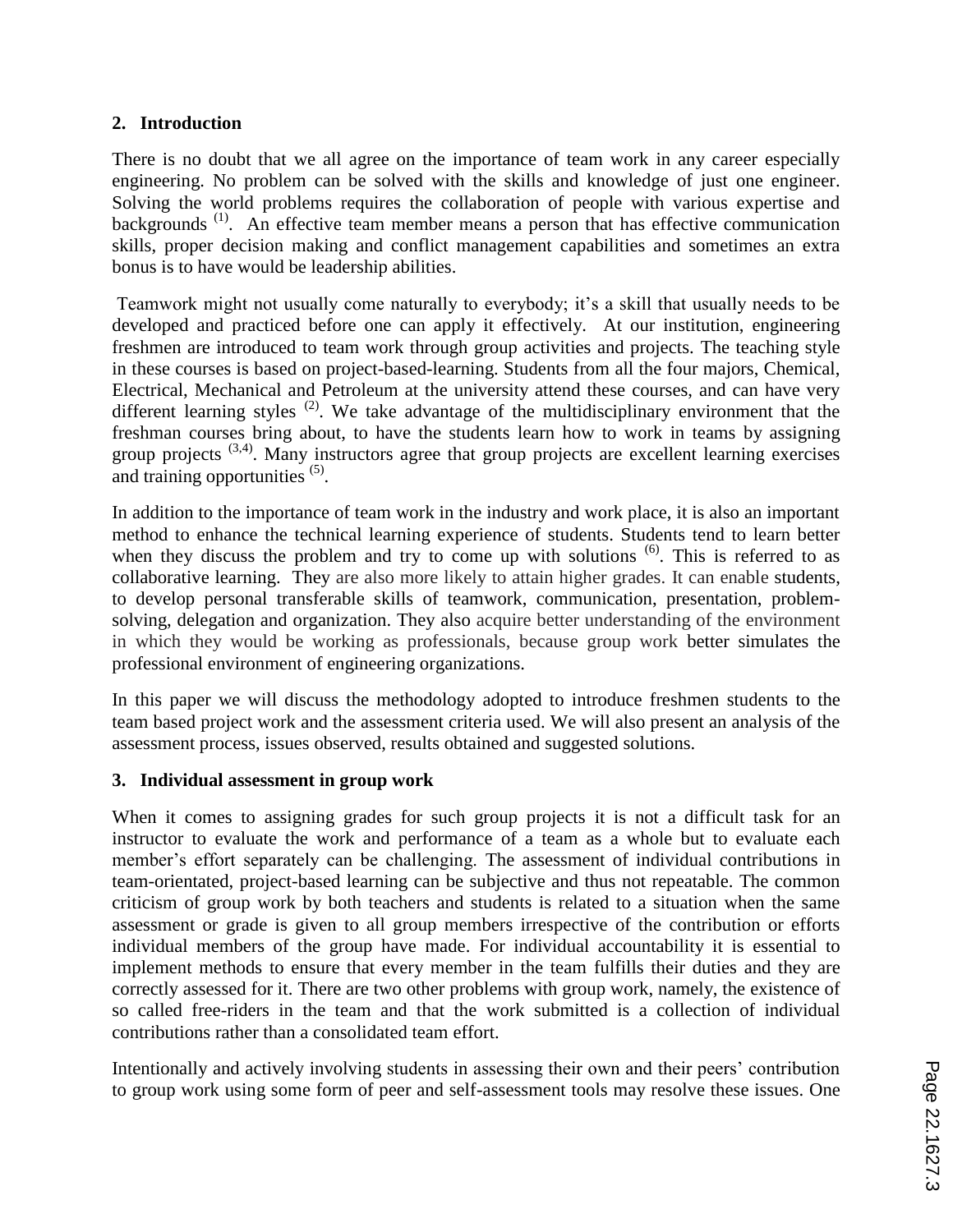way to evaluate team performance is through peer assessment, which according to Keith  $(7)$  is described as an arrangement wherein learners can consider and identify the level, value, or quality of a product or performance of other learners who share their status. Several researchers believe that the issue of disparate contributions can be addressed effectively using a grading system that gives appropriate weight to individual contributions and to the group's collective achievement  $(8)$ . The students' peer ratings, when adequately used, can give an instructor a better understanding of the dynamics that take place within individual groups  $(9)$ . Peer evaluation by the students also provides the instructor with information about the individual contribution made by students outside the normal class time.

However in previous semesters peer evaluation was found to be non-trivial to implement at TAMUQ. Due to the local culture and regional background of the students at TAMUQ, they had a different perception on the peer evaluation process. Students did not take advantage of the peer evaluation process to describe to the instructor the exact picture of the dynamics and performance of the team members, preferring instead to relate these issues directly to the instructor. This only became obvious to the authors at the end of the projects after grades were posted and the instructors were deluged by student complaints but could not find evidence to support these claims in the peer evaluation forms. What was observed was that mainly influenced by their cultural background, students considered it inappropriate to provide negative criticism about team mates. Students also refrained from accurately reporting the situation due to the fact that the students at TAMUQ commonly share their course grades. Hence, they know their team mates can easily determine if the grade received has been altered due to input from the peer evaluation. Also since the TAMUQ campus is relatively small, the students are aware that they will be working with these same peers again throughout the years hence it is important that they maintain good relationships with these peers. Not only is negative criticism frowned upon, but can also be taken personally when received. A large number of the students knew each other previously from high school or socially, some being even from the same extended family or tribe hence complicating the situation. Furthermore as Qatar is a small country with limited employers, students realize that grievances can be continued into the workplace, if by chance they or their family members end up working at the same company.

Students also struggled in correctly using the provided forms to accurately reflect individual contributions. The instructors asked the students to provide multiple assessments not only at the end of the project but also during it. This provided the students with the opportunity to familiarize themselves with the peer evaluation process. These results were analyzed and used in evaluating individual student performance. The peer evaluations were able to provide a somewhat better picture of the "inside story" on student collaborative work in team projects.

Peer evaluation was performed using a standardized form (see appendix) in which students were asked to assess each team member on the following criteria.

- a. Attended all team meetings and contributed to the activities.
- b. Met deadlines by the team.
- c. Contributed good ideas in the team activities.
- d. Participated in the team activities throughout the semester.
- e. Quantity of work in the team activities throughout the semester.
- f. Helped keep the team organized, cohesive, and progressing toward completion of the goals.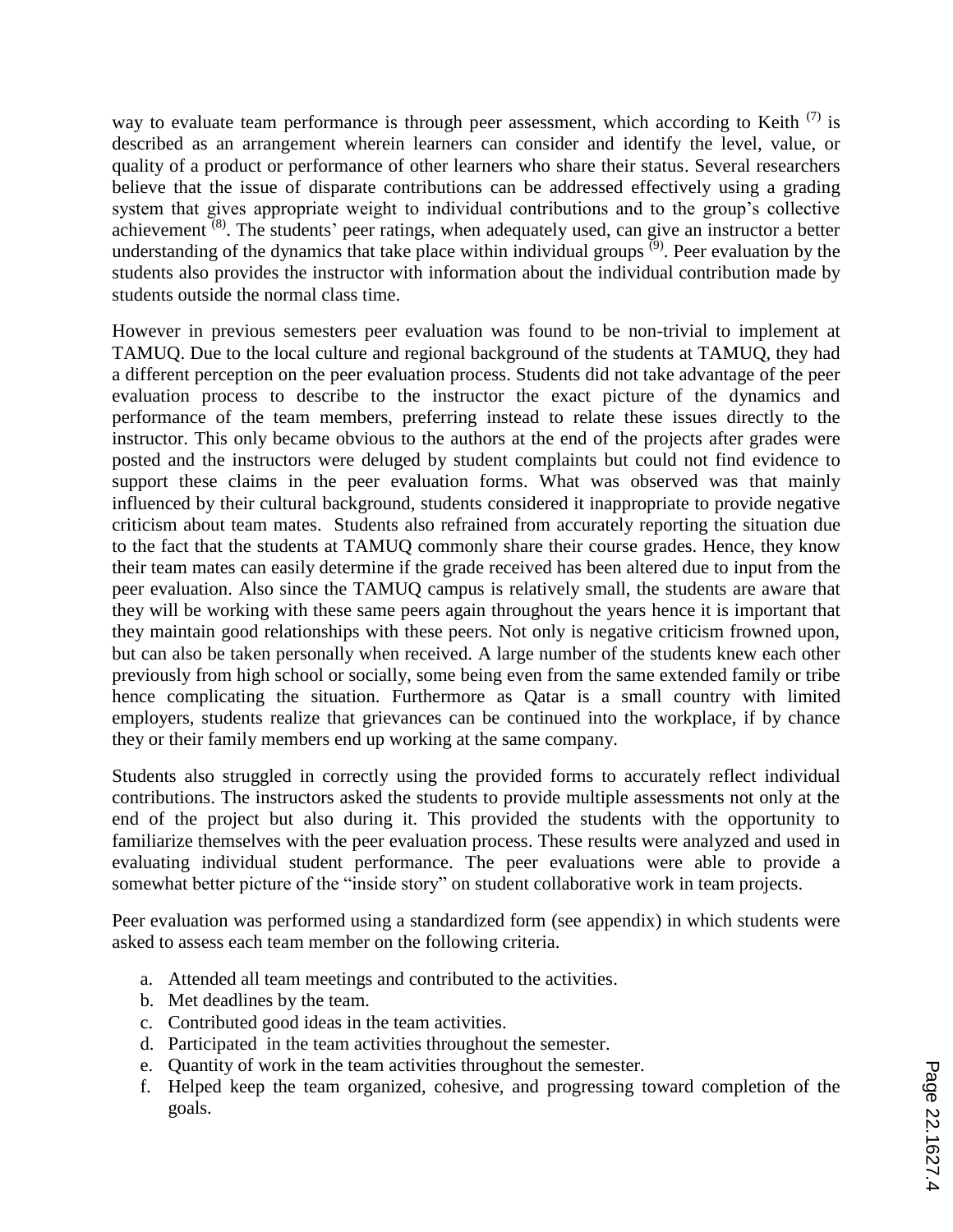- g. Showed concern for the feelings of other team members.
- h. Demonstrated a positive attitude toward the team.
- i. Listened to the ideas of other team members.
- j. Encouraged other team members to contribute to discussions.

Students had to rank each of the criteria from 1 to 10 and then sum the total of all the points such that the total points awarded to the team members in a three member team should add up to 300. So if a team member was given more than 100, then another team member must score less than 100. The output from these forms was a weighting factor which was used to determine the percentage of the team grade that each team member would obtain. A weighting factor higher than one for a student would result in their individual grade for the assessment being higher than the team grade whereas a weighting factor lower that one would mean that the student would receive a grade lower than the overall team grade for the project.

The students were given a detailed explanation of the purpose of the peer evaluation process and its effect on the overall project grade for themselves and their partners. Penalties were imposed on those students who failed to participate in this process. Students were discouraged to rank each other equally (i.e. give themselves 100 each)

#### **4. Team-based projects in the course**

There were three different projects introduced to the students throughout the semester for this freshmen course. The projects were executed in teams of three or four and the individuals were selected by the instructors.

The first project was a three week assignment which mainly focused on sharpening their research skills together with their oral communication skills. Here the students were asked to conduct some research on a topic related to engineering and prepare a fifteen minute presentation on their findings. To determine individual contribution, at the end of the project the students were asked to submit a peer evaluation form as described above.

In their second project, the students had three weeks to graphically investigate and analyze data provided by the instructor using MATLAB and then produce a poster presenting the results obtained. The team members had to create a group of MATLAB functions to plot and analyze the provided data. The poster and the MATLAB code were assessed by the instructor. To determine individual contribution to the project, halfway through the project, the students were asked to complete an informal, unannounced questionnaire during class about their contribution and their team members' contribution as well as the amount of time they spent on the project. At the end of the project the students had to submit another completed peer evaluation form. The students were made aware that the results of the peer evaluation form would be compared to the informal survey completed during the project to identify any distortion.

The third project was much more challenging for the students and lasted for four weeks. The teams had to build a robot using the LEGO robot kit provided. Two teams worked together to cap a hypothetical oil well for the "robo-plugger" project. One robot had to carry two golf balls (i.e. the concrete well plugs) from a central storage area to two separate pipes leading to the leaking well. The second robot had to push the two balls through two separate open pipes leading to the entrance of the leaking well to stop the flow oil. In this project the students were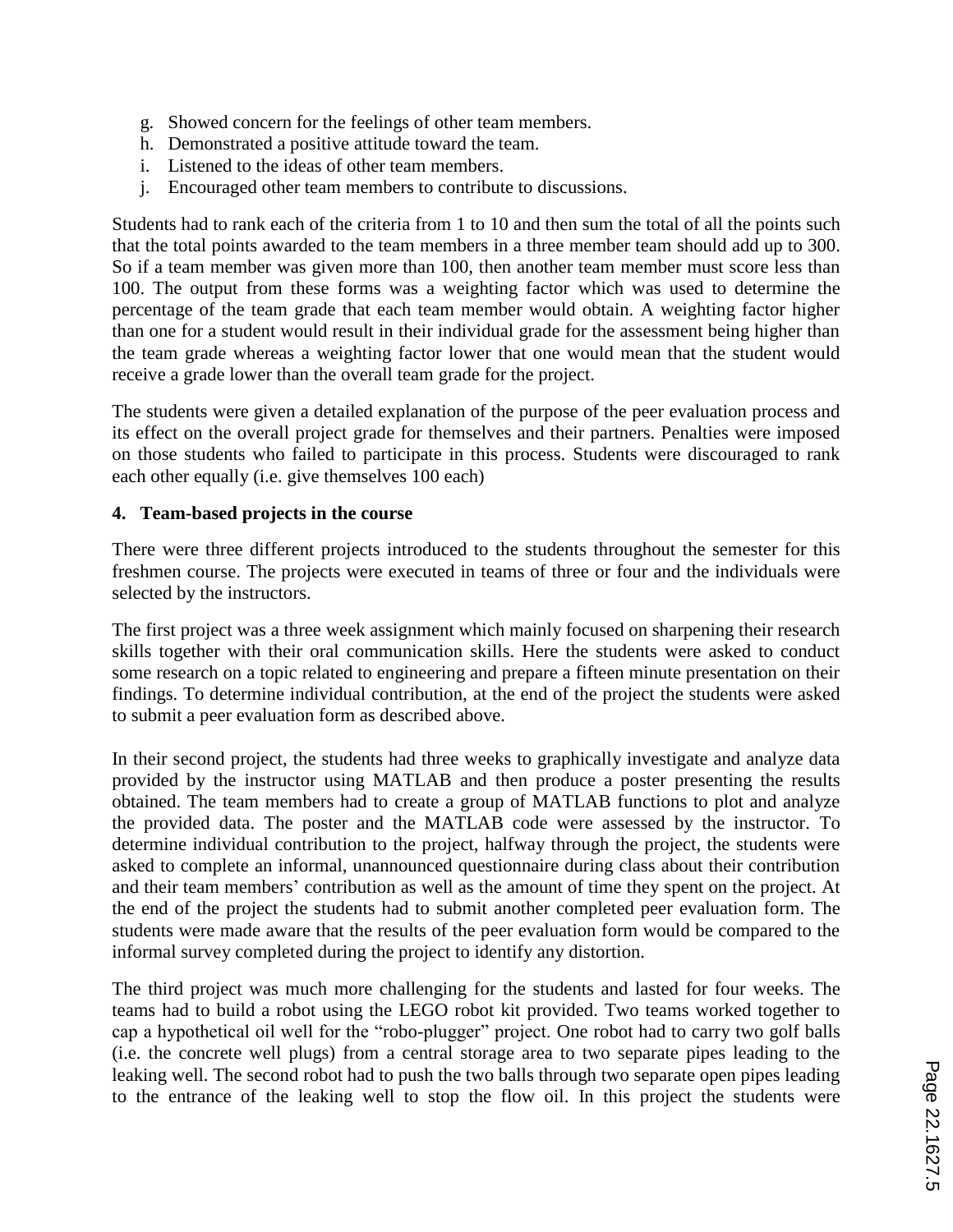thoroughly familiarized with the main components of an engineering design problem. The project involved multiple processes and had several milestones that had to be completed along the way. It was a hands-on project that involved constructing an autonomous robot using sensors, motors and mechanical parts like pulleys, axles, and beams in the LEGO educational robot kits. The students were essentially given a scaled down version of a full blown engineering design project.



Figure 1: Robot in Project 3

In this project to reduce the level of biasing observed in the earlier projects, the students were asked to perform two online peer assessments, one halfway through the project and the other at the end of the project. It was hoped that the repeated use of peer evaluations would create a learning effect in the students and improve the reliability of the results. The assessments were made online to ensure that the forms were correctly filled as in print versions students often provided incorrect quantification of contributions making accurate assessment difficult. The final weighting factor for each member was obtained by taking the average of both evaluation results.

## **5. Peer evaluation results**

The results of all the peer evaluations conducted in the three projects were combined to observe any patterns and variations as well as any improvements in the results due to the changes made in the way the peer evaluations were conducted. The results are presented in Table 1 and Figures 2 and 3.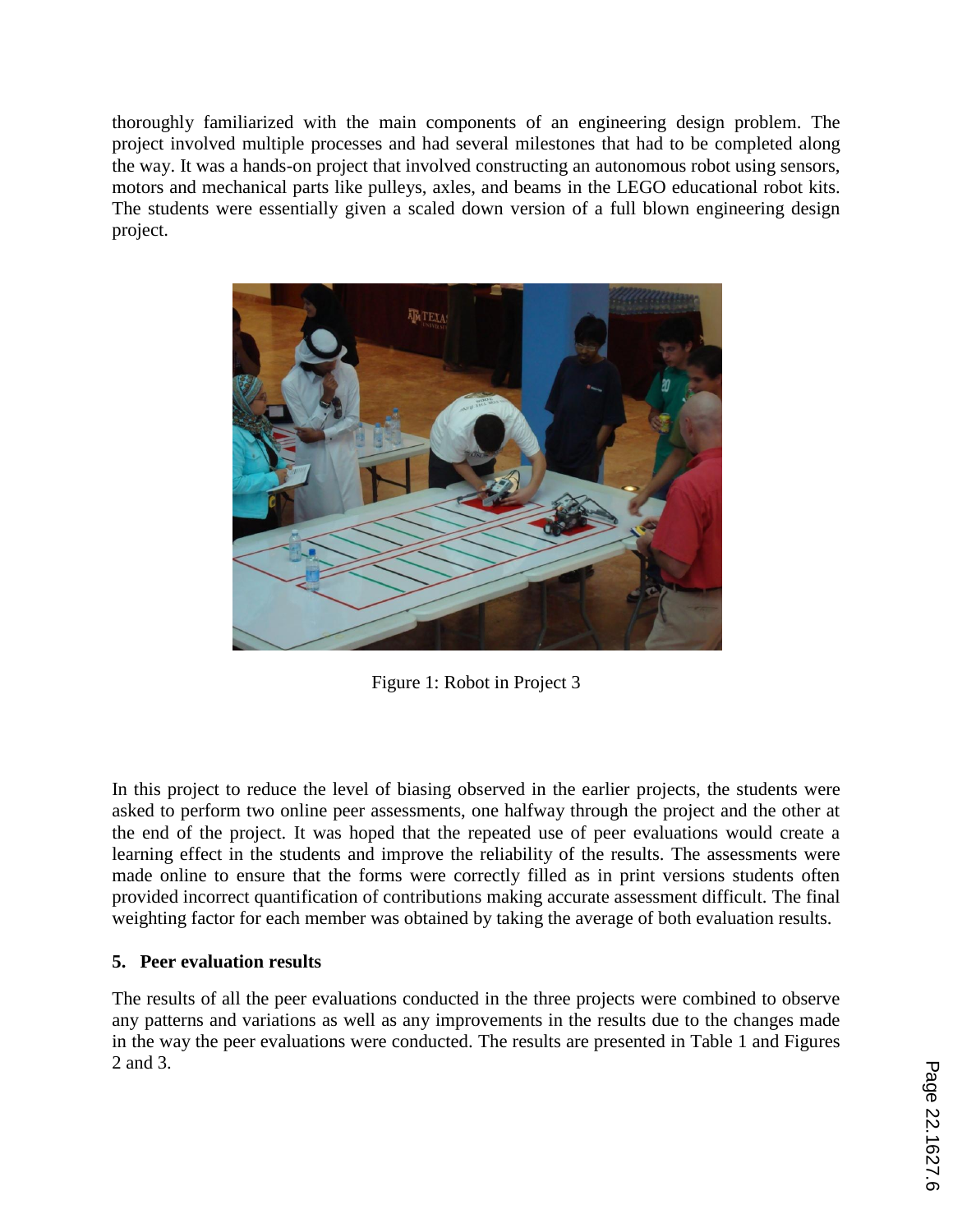|                            | <b>Self assessment</b> |           |           |        | <b>Partner assessment</b> |           |           |       |
|----------------------------|------------------------|-----------|-----------|--------|---------------------------|-----------|-----------|-------|
|                            | project 1              | project 2 | project 3 |        | project 1                 | project 2 | project 3 |       |
|                            |                        |           | mid       | end    |                           |           | mid       | end   |
| average                    | 102.49                 | 100       | 102.82    | 103.92 | 97.56                     | 98.9607   | 97.18     | 96.08 |
| $\cdot$ $\cdot$<br>minimum | 91                     | 98        | 94        | 98     | 60                        | 29        | 68        | 72    |
| maximum                    | 150                    | 149       | 132       | 136    | 114                       | 102       | 106       | 102   |
| st. dev.                   | 8.49                   | 1.20      | 6.91      | 6.07   | 6.74                      | 9.39      | 6.91      | 6.07  |

Table 1: A summary of the data obtained in the peer evaluation process in the projects



Figure 2: A histogram of the self evaluations given by the students in projects 2 and 3



Figure 3: A histogram of the partner evaluations given by the students in projects 2 and 3

The results in Table 1 and Figures 2 and 3 show an interesting trend. In all the three projects the students on average ranked their contribution to the project more than their partners. The self evaluation average was 102.3 whereas the partner evaluation average was 97.45. The minimum value that the students gave themselves in these three projects was between 91 to 98, whereas the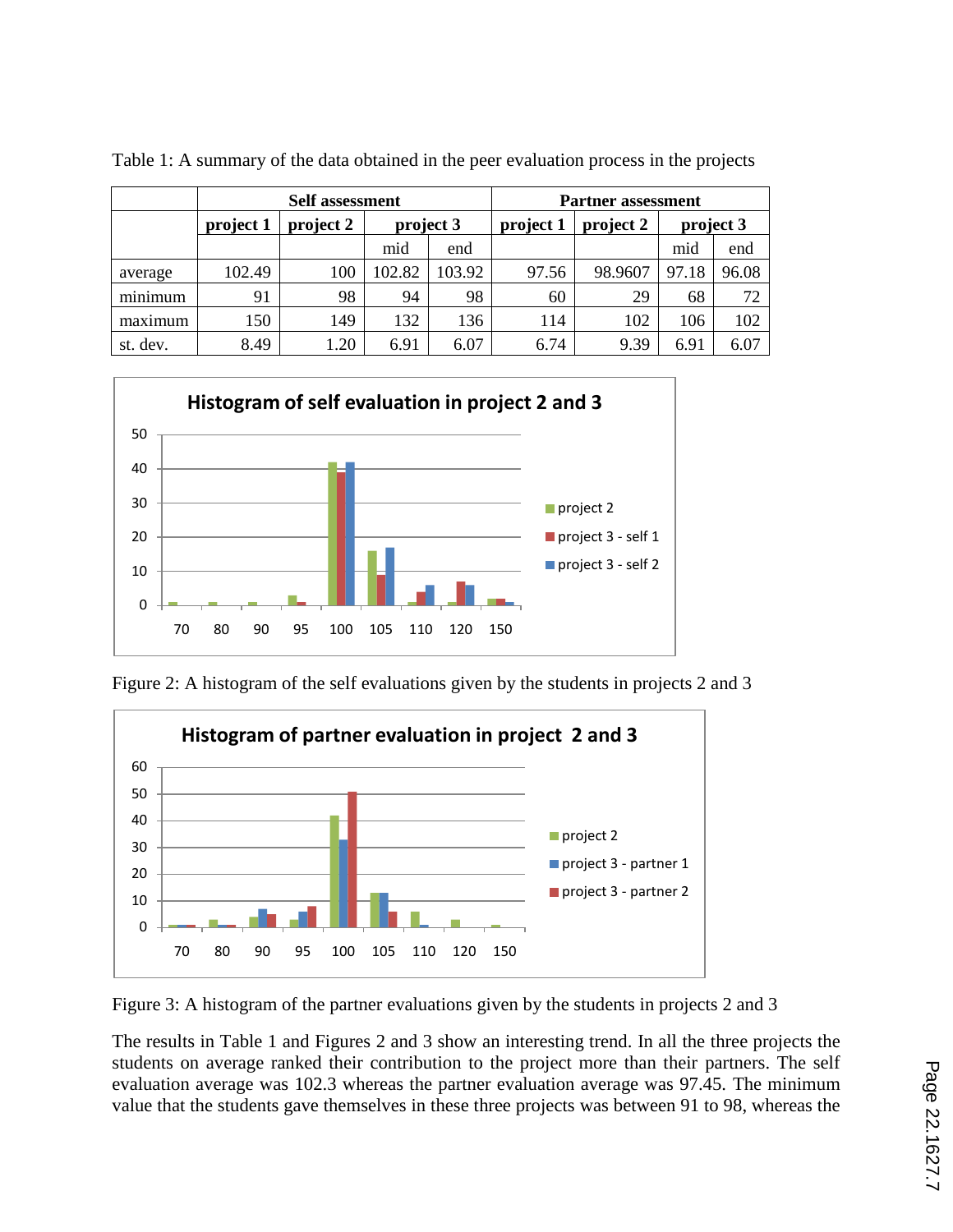maximum value was between 132 to150. The range over which the average of the minimum scores varied was much smaller than the maximum. For their partners, the minimum scores given by the students ranged from 29 to 72 whereas the maximum varied over a much smaller range of 102 to 114. The histograms in Figures 2 and 3 also show a higher number of scores less than 100 given by students to their partners than those given to themselves in the later projects. The number of students who gave themselves scores of less than 100 and their partners more than 100 actually decreased as the term progressed. This shows that the students consistently either felt that their contribution to the projects was more than their partners or wanted to give the instructors that impression. In either case, this implies that they understood the value of the process and its effect on their grade.

However the difference in the scores given by the students to themselves and their teammates was not substantial and the distribution did not change over the three projects. In project 3, where two evaluations were conducted, the students' evaluation of their own contribution increased slightly from 102.82 to 103.92 by the end of the project whereas they decreased the contribution made by their partners from 97.18 to 96.08. The difference between self and partner assessment only changes from 4.93 in Project 1, to 1.04 for project 2 and 7.84 for project 3. Similarly there is a small variation in scores in the minimum and maximum scores given for both self and partner evaluations. These small variations between the self and partner evaluation scores indicate that the repeated use of peer evaluations was having only a slight effect in changing the mindset of some of the students. Most of the students were not inclined to express their criticism of their team mates as dictated by their cultural norms, despite realizing its importance.

In the presented histograms, it can be seen that most of the scores in all three evaluations are around the 100 mark. This indicates that despite the implementation of repeated peer evaluation throughout the project, and the learning effect associated with it. It was not possible to completely change the cultural inclinations of the students. The self assessment made by the students shown in Figure 2 has a slightly higher number of scores higher than 100 in the second peer assessment for Project 3 compared to the other peer assessments indicating only a minimal change in how the students approach peer-evaluation. Similarly the histogram in Figure 3 has a higher number of scores lower than 100 for the second assessment for Project 3 as compared to the other peer assessments.

#### **6. Conclusions**

In this paper we have presented an analysis of the peer evaluation process used to help assess individual contributions in team projects. The results indicate that the repeated use of the peer evaluation process was not of significant benefit in obtaining a better assessment of individual performance. Cultural influences prevented students from honestly utilizing the peer evaluation process. The process implemented by the instructors did not change the attitude of students towards honestly and accurately evaluating individual team member performance. Change was observed in the mindset of a minimal number of the students, indicating that an alternative method needs to be adopted to accurately assess individual contribution. The authors recommend integrating additional assessment methodology into the projects to improve the results including techniques, such as having students log work spent on their project, asking them to provide detailed reports of tasks performed, conducting informal interviews of the team members and providing incentives to students for providing accurate peer evaluations.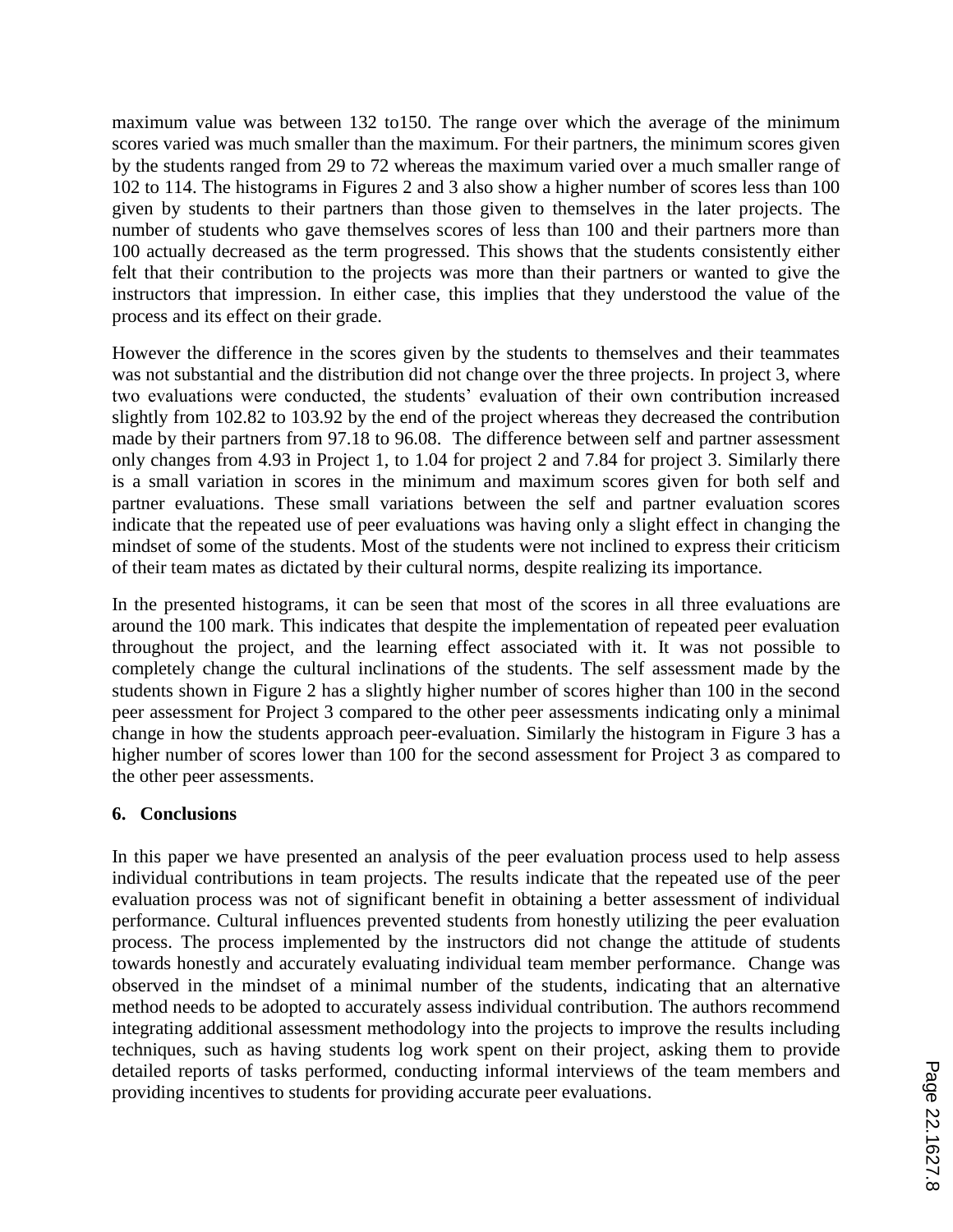### **References**

- 1. Crawley, E., Malmqvist,J., Östlund S., *Rethinking Engineering Education: the CDIO approach*, Springer Science and Business Media, LLC, 2007.
- 2. Prince, M., Felder, R, "Inductive Teaching and Learning Methods: Definitions, Comparisons, and Research Bases ", Journal of Engineering Education, Vol.95, No.2, 2006, pp. 123-128.
- 3. Salama, G., Fahes, M. "Teaching Effectiveness: Teaching and Learning Styles in a Highly Diverse Setting," Proceedings of 2010 Conference on Higher Education Development, July 2010, Beijing, China.
- 4. Ahmed B., "Engaging Freshmen Engineering Students in the Middle East Using Project Based Learning", Proceedings of 2009 ASEE Global Colloquium, October 2009, Budapest, Hungary.
- 5. Bryant, J., Salama, G., Fahes, M., "Benefits of Freshman Engineering Projects for Petroleum Engineering Students", Proceedings of 2010 SPE Annual Technical Conference and Exhibition", September 2010, Florence, Italy.
- 6. Beatty, J, Haas, W., & Sciglimpaglia, D., "Using peer evaluations to asses individual performances in group class projects", Journal of Marketing Education, Vol.18, No.2, 1996, pp. 17-27.
- 7. Topping, K., "Peer Asessement", Theory into Practice, Vol.48, No.1, 2009, pp. 20-27.
- 8. Williams, L., Beard, D., & Rymer J., "Team projects: Achieving their full potential", Journal of Marketing Education, Vol. 13. No.2, 1991, pp. 45-53.
- 9. Haas, L., Hass W., & Wotruba, R., "The use of self-ratings and peer ratings to evaluate performance of student group members", Journal of Marketing Education, Vol. 20, No.3, 1998, pp. 200-209.

# **Appendix**

A sample of the peer evaluation form